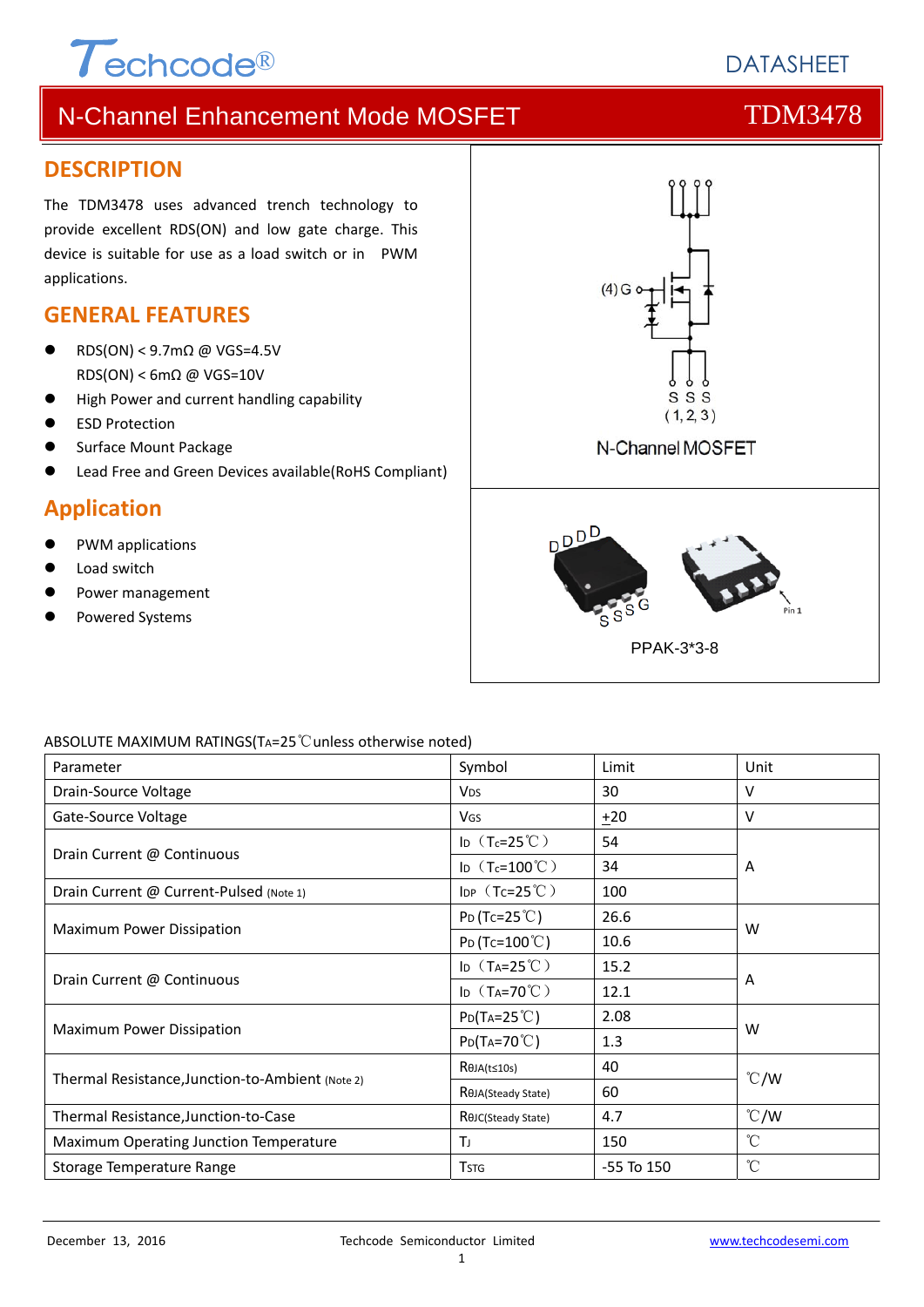

#### **ELECTRICAL CHARACTERISTICS (TA=25**℃**unless otherwise noted)**

| Parameter                                 | Symbol                  | Condition                                                    |                | Min            | Typ            | Max                 | Unit      |  |  |
|-------------------------------------------|-------------------------|--------------------------------------------------------------|----------------|----------------|----------------|---------------------|-----------|--|--|
| OFF CHARACTERISTICS                       |                         |                                                              |                |                |                |                     |           |  |  |
| Drain-Source Breakdown Voltage            | <b>BV<sub>DSS</sub></b> | VGS=0V ID=250µA                                              |                | 30             | $\mathbb{L}$   | $\omega$            | V         |  |  |
| Zero Gate Voltage Drain Current           | <b>IDSS</b>             | V <sub>DS</sub> =24V,V <sub>GS</sub> =0V                     |                | $\overline{a}$ | $\blacksquare$ | $\mathbf{1}$        | $\mu$ A   |  |  |
| Gate-Body Leakage Current                 | <b>I</b> GSS            | VGS=±20V,VDS=0V                                              |                | $\overline{a}$ | $\blacksquare$ | ±10                 | $\mu$ A   |  |  |
| <b>ON CHARACTERISTICS</b>                 |                         |                                                              |                |                |                |                     |           |  |  |
| <b>Gate Threshold Voltage</b>             | VGS(th)                 | V <sub>DS</sub> =VGS, I <sub>D</sub> =250µA                  |                | 1.4            | 1.7            | 2.5                 | $\vee$    |  |  |
| Drain-Source On-State Resistance          | R <sub>DS</sub> (ON)    | VGS=4.5V, ID=9A                                              |                | $\overline{a}$ | 7.5            | 9.7                 |           |  |  |
|                                           |                         | VGS=10V, ID=12A                                              |                | $\overline{a}$ | 5              | 6                   | $m\Omega$ |  |  |
|                                           |                         |                                                              | $T_J = 125$ °C | $\overline{a}$ | 7.6            | $\Box$              |           |  |  |
| <b>DYNAMIC CHARACTERISTICS (Note3)</b>    |                         |                                                              |                |                |                |                     |           |  |  |
| Gate Resistance                           | R <sub>G</sub>          | VGS=0V, VDS=0V, F=1MHz                                       |                | $\overline{a}$ | 1.8            | 3                   | Ω         |  |  |
| Input Capacitance                         | Ciss                    | VDS=15V, VGS=0V, F=1.0MHz                                    |                | $\overline{a}$ | 750            | $\overline{a}$      | PF        |  |  |
| <b>Output Capacitance</b>                 | Cos <sub>S</sub>        |                                                              |                | $\overline{a}$ | 530            | $\bar{\phantom{a}}$ | PF        |  |  |
| Reverse Transfer Capacitance              | Crss                    |                                                              |                | L.             | 37             | $\overline{a}$      | PF        |  |  |
| <b>SWITCHING CHARACTERISTICS (Note 3)</b> |                         |                                                              |                |                |                |                     |           |  |  |
| Turn-on Delay Time                        | $td($ on $)$            | VDS=15V, RL=15 $\Omega$ , VGEN=10V, RG=1 $\Omega$<br>$ID=1A$ |                | $\Box$         | 7.8            | $\mathbb{Z}$        | nS        |  |  |
| Turn-on Rise Time                         | tr                      |                                                              |                | ÷,             | 8.4            | $\Box$              | nS        |  |  |
| Turn-Off Delay Time                       | $td($ off $)$           |                                                              |                |                | 18             | $\overline{a}$      | nS        |  |  |
| Turn-Off Fall Time                        | tf                      |                                                              |                | L.             | 17             | $\overline{a}$      | nS        |  |  |
| <b>Total Gate Charge</b>                  | Qg                      | VDS=15V,ID=12A,VGS=4.5V                                      |                | $\overline{a}$ | 5.5            | $\overline{a}$      | nC        |  |  |
| Gate-Source Charge                        | Qgs                     |                                                              |                |                | 1.9            | $\blacksquare$      | nC        |  |  |
| Gate-Drain Charge                         | Qgd                     |                                                              |                | $\overline{a}$ | 2.2            | $\overline{a}$      | nC        |  |  |
| Body Diode Reverse Recovery Time          | Trr                     | IF=5A, dl/dt=100A/µs                                         |                | $\overline{a}$ | 11             | $\overline{a}$      | nS        |  |  |
| Body Diode Reverse Recovery Charge        | Qrr                     |                                                              |                | $\overline{a}$ | 13             | $\Box$              | nC        |  |  |
| DRAIN-SOURCE DIODE CHARACTERISTICS        |                         |                                                              |                |                |                |                     |           |  |  |
| Diode Forward Voltage (Note 2)            | <b>V<sub>SD</sub></b>   | VGS=0V,Is=10A                                                |                |                | 0.8            | 1.1                 | $\vee$    |  |  |

NOTES:

1. Pulse width limited by max. junction temperature.

2. RθJA steady state=999s. RθJA is measured with the device mounted on 1in2, Fr‐4 board with 2oz.Copper

3. Guaranteed by design, not subject to production testing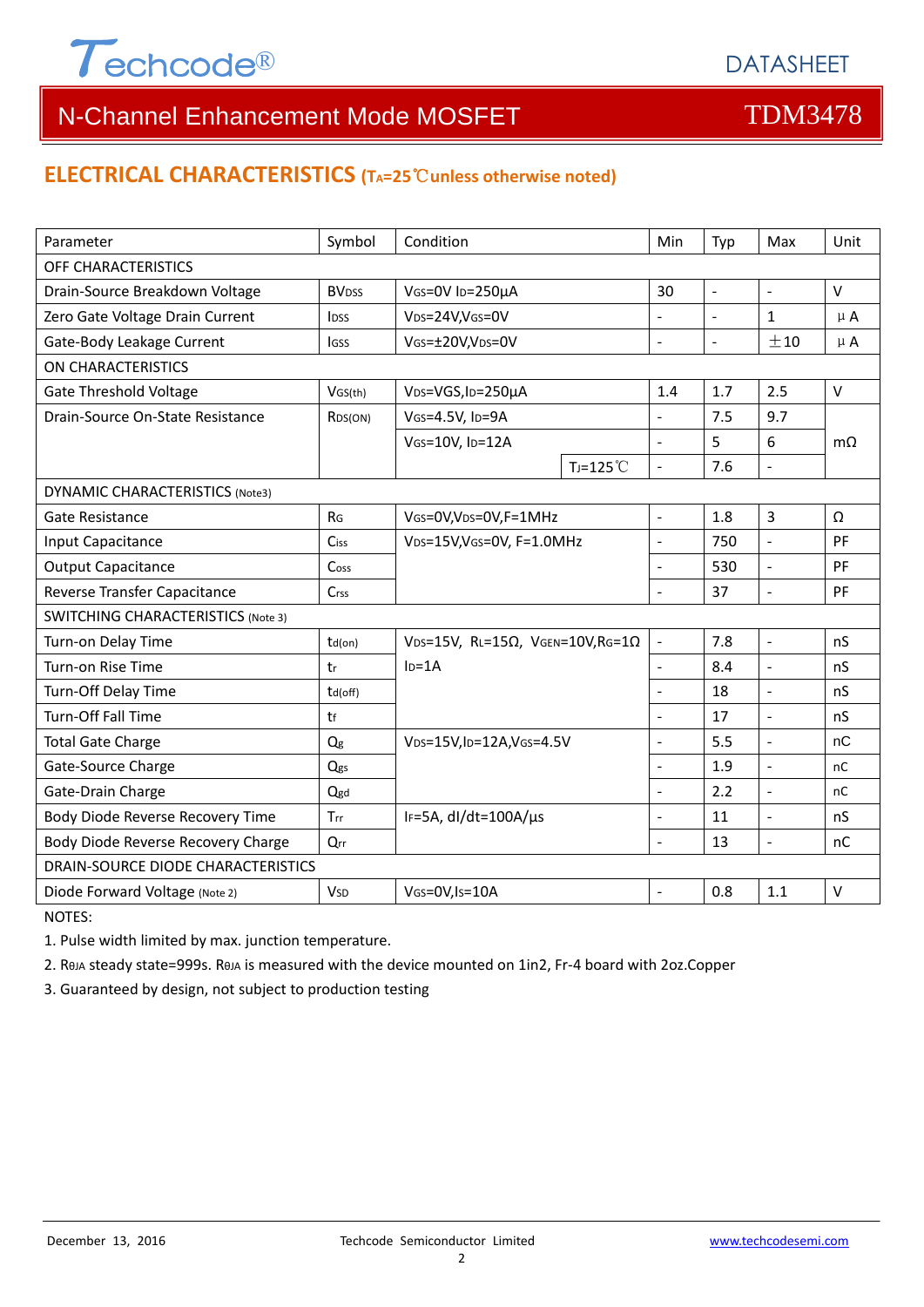

### **Typical Operating Characteristics**

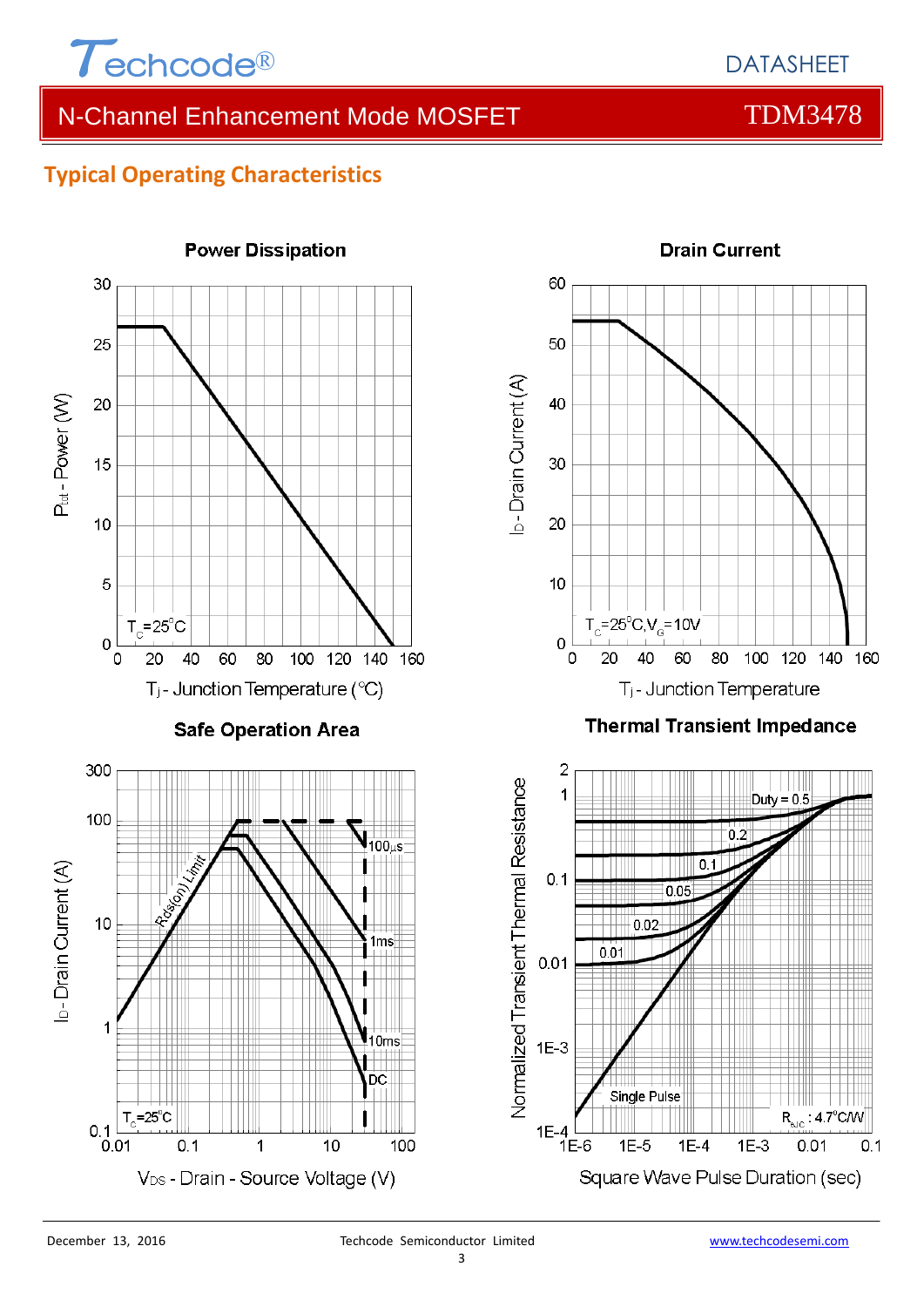

## **Typical Operating Characteristics(Cont.)**



#### **Safe Operation Area**

## **Thermal Transient Impedance**



#### **Drain-Source On Resistance**

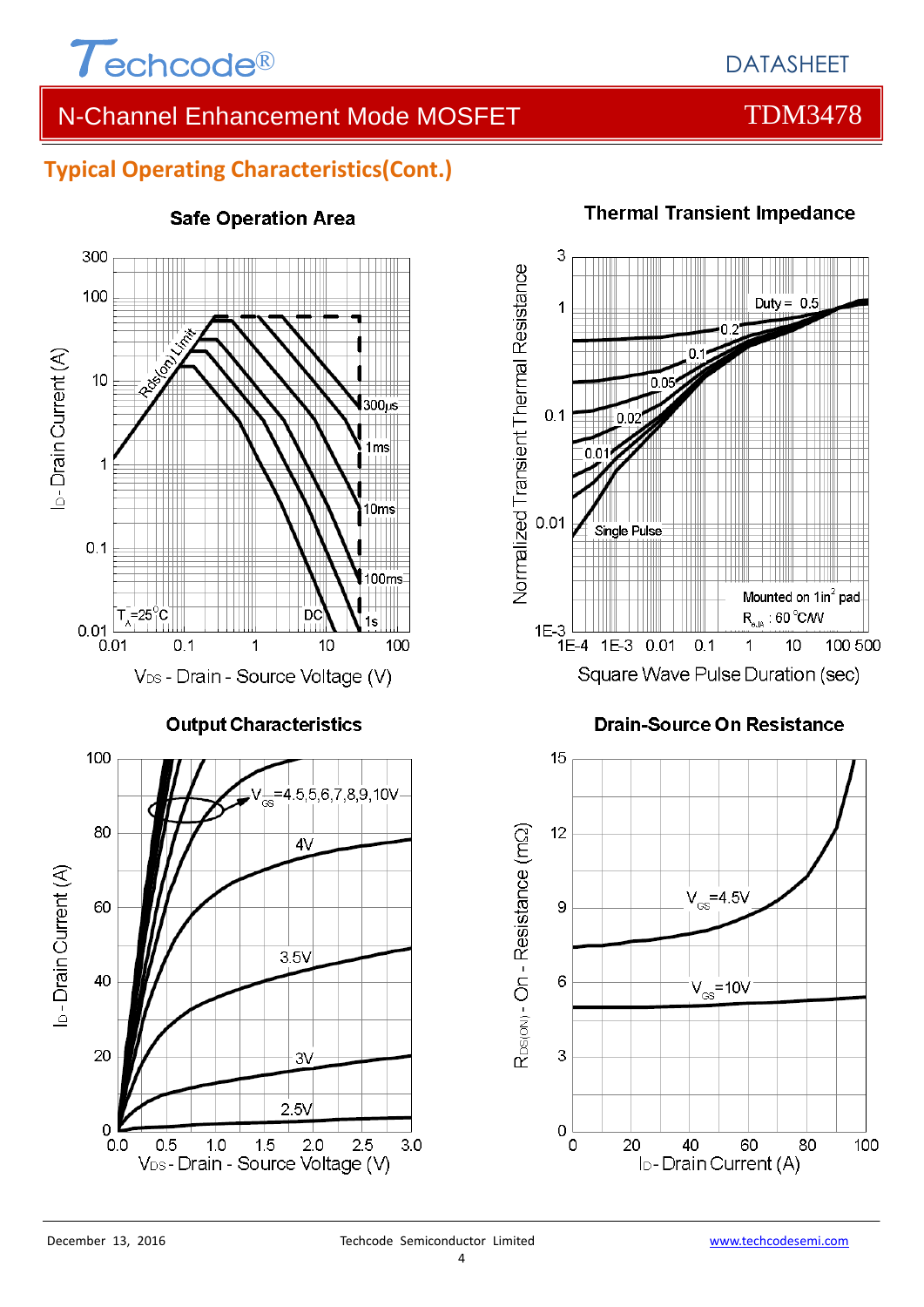

### **Typical Operating Characteristics (Cont.)**



#### **Gate-Source On Resistance**



#### **Gate Threshold Voltage**

**Source-Drain Diode Forward** 

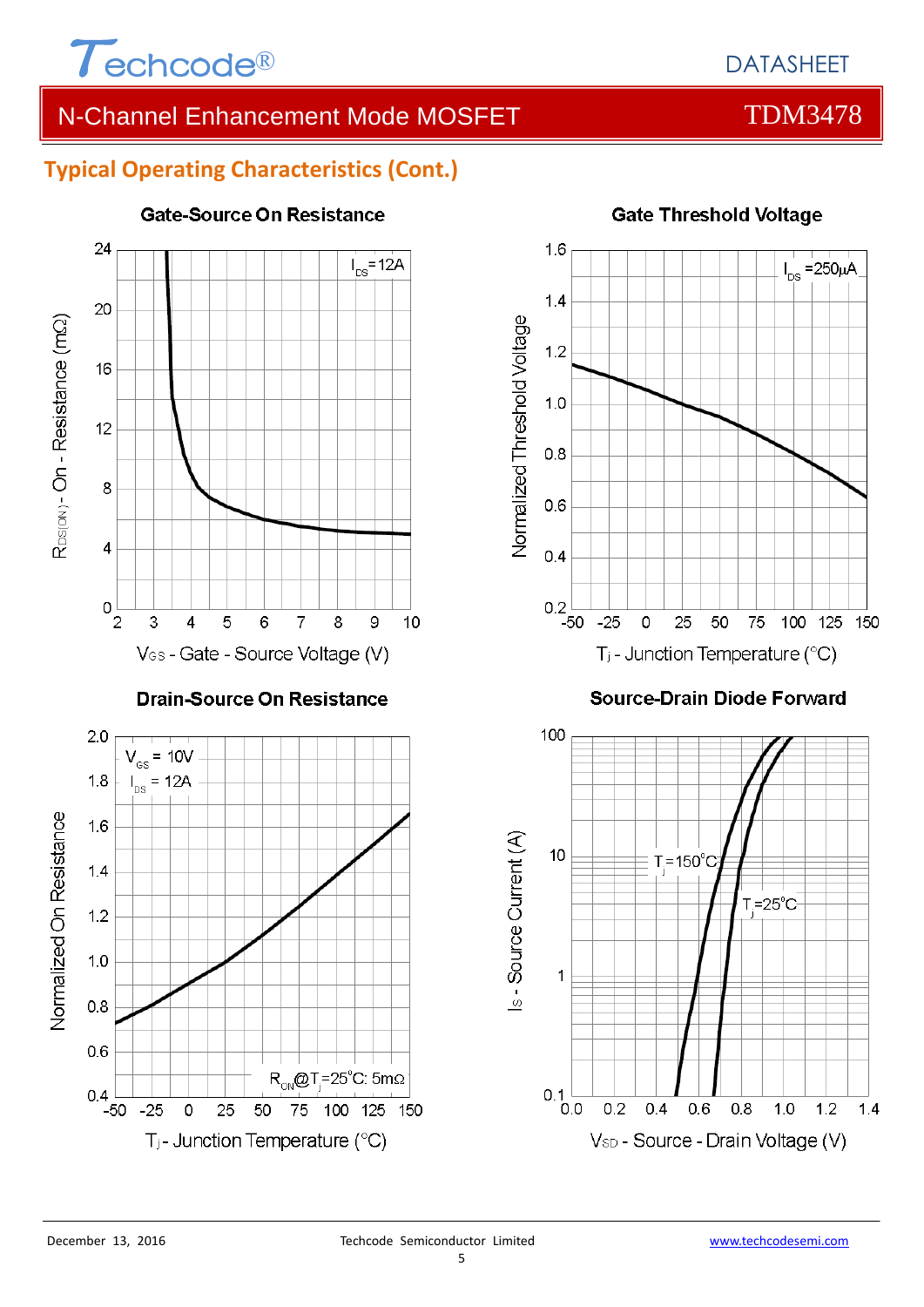

### **Typical Operating Characteristics (Cont.)**



#### Capacitance



#### **Gate Charge**

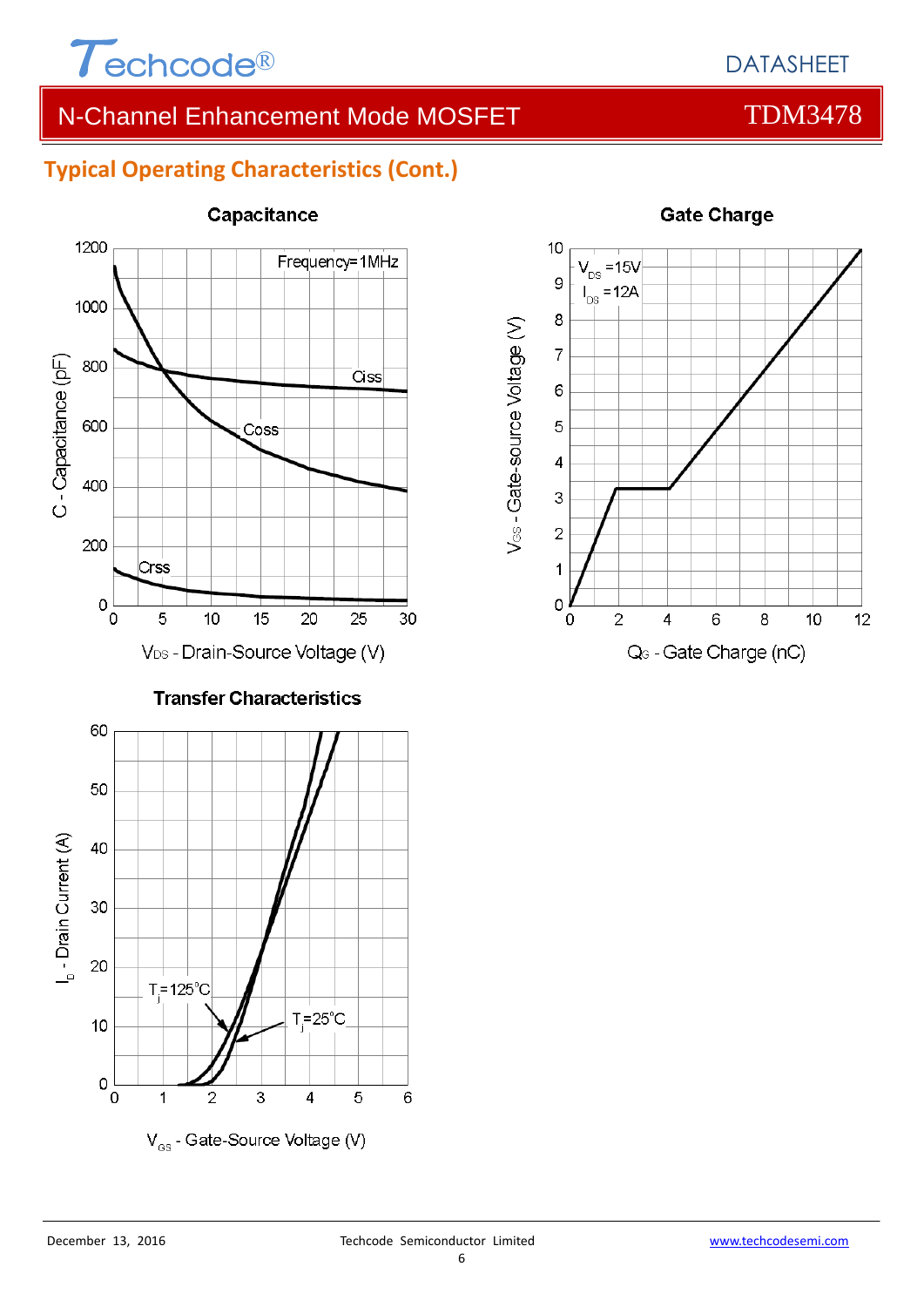

## **Package Information**

PPAK-3\*3-8 Package



| Symbol         | PPAK-3*3-8(mm) |       |      |  |  |
|----------------|----------------|-------|------|--|--|
|                | Min            | Nom   | Max  |  |  |
| Α              | 0.70           | 0.75  | 0.85 |  |  |
| A1             |                |       | 0.05 |  |  |
| $\mathsf b$    | 0.20           | 0.30  | 0.40 |  |  |
| $\mathsf{C}$   | 0.10           | 0.152 | 0.25 |  |  |
| D              | 3.15           | 3.3   | 3.45 |  |  |
| D <sub>1</sub> | 3.00           | 3.15  | 3.30 |  |  |
| D <sub>2</sub> | 2.25           | 2.45  | 2.65 |  |  |
| E              | 3.15           | 3.30  | 3.45 |  |  |
| E1             | 2.90           | 3.05  | 3.20 |  |  |
| E <sub>2</sub> | 1.54           | 1.74  | 1.94 |  |  |
| E3             | 0.28           | 0.48  | 0.68 |  |  |
| E4             | 0.37           | 0.57  | 0.77 |  |  |
| E <sub>5</sub> | 0.10           | 0.20  | 0.30 |  |  |
| e              | 0.60           | 0.65  | 0.70 |  |  |
| К              | 0.49           | 0.69  | 0.89 |  |  |
| L              | 0.30           | 0.40  | 0.50 |  |  |
| L1             | 0.06           | 0.125 | 0.20 |  |  |
| t              |                |       | 0.13 |  |  |

DATASHEET